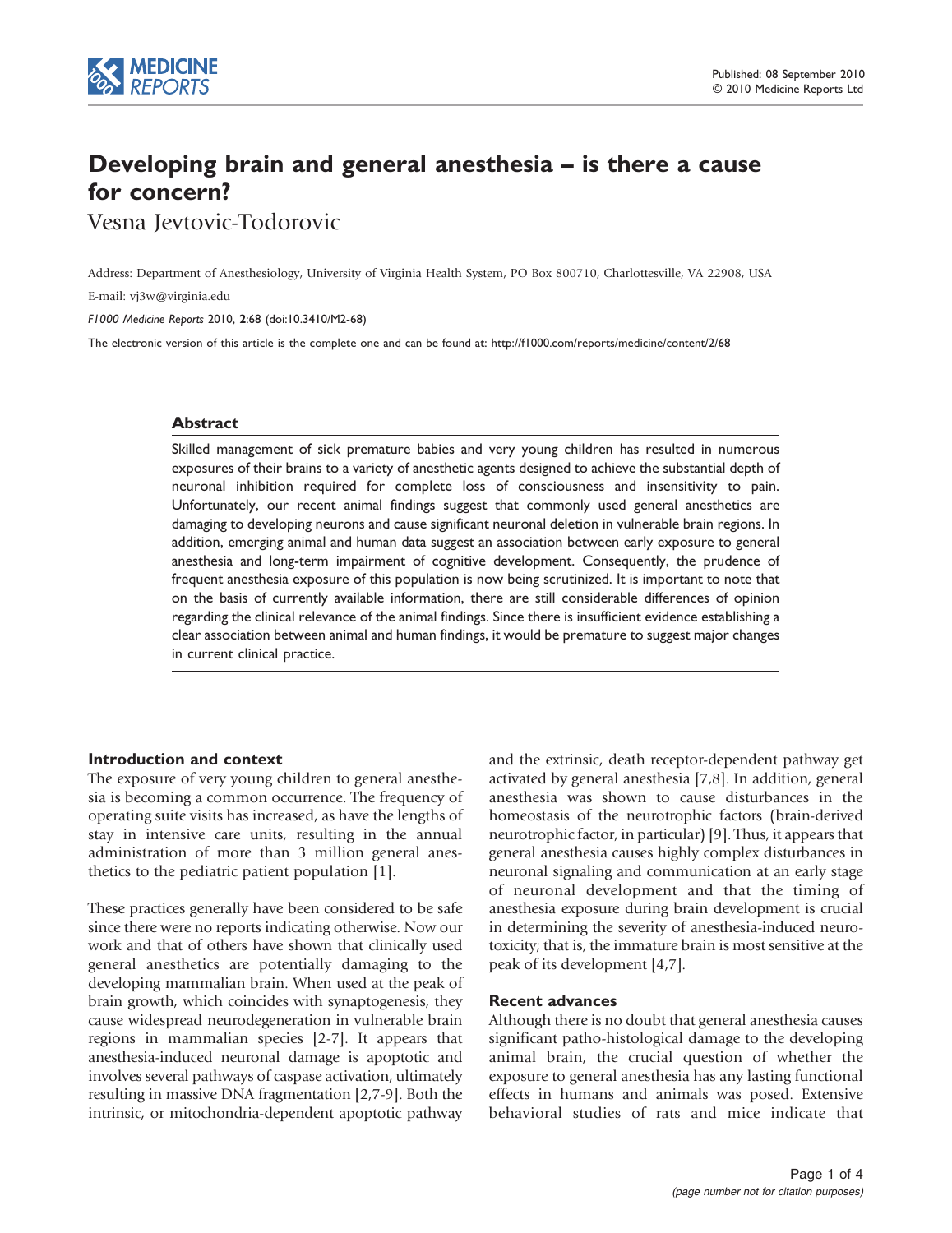exposure to general anesthesia at the peak of synaptogenesis does indeed cause learning and memory deficiencies, alters spontaneous behavior, and causes a lack of habituation later in life [[2,10,11\]](#page-2-0). Interestingly, the gap in learning abilities between control and anesthesia-treated animals progressively widens during adulthood [\[2\]](#page-2-0).

These preclinical studies, which clearly implicate anesthetic agents in a variety of behavioral disturbances indicative of impaired neurocognitive development, provided the major impetus for methodical investigations into the possibility of anesthesia-induced neurotoxicity in very young children. Although such investigations are still at an early stage, the clinical evidence that has emerged over the last couple of years has begun to point to potentially detrimental effects of anesthetic agents per se on behavioral development. These retrospective human studies challenge the assumption that the emotional shocks of hospitalization and separation from family and the physical trauma of surgical intervention were the main factors in children's regressive behavioral changes known for years to occur postoperatively. Because the postoperative psychological disturbances observed in children under 2 years of age are presumed to be due, in part, to separation from family members, it has generally (and ironically) been thought that it is best to perform surgical procedures immediately after infants are born, before bonding with family members has occurred and before the infants have become emotionally attached to the outside human world. Unfortunately, this is the time when the brain is perhaps most vulnerable to anesthesia-induced neurotoxicity.

Several early studies reported that, on average, the incidence of surgery-associated psychological disturbances and new behavioral disturbances in children ranged from 9% to 20% and suggested that children under 2 years of age were at increased risk despite the variety of different anesthetic agents that were used [\[12](#page-3-0)-[15\]](#page-3-0). The first report to suggest a possible relationship between anesthesia and long-term impairment of cognitive development was by Backman and Kopf [\[16\]](#page-3-0). Although the surgical procedure (removal of congenital nevocytic nevi) was minor, the authors reported an increased incidence of cognitive impairments compared with preoperative baseline which were described as regressive behavioral changes lasting up to 18 months after general anesthesia. Again, children younger than 3 years were the most sensitive. A few of the very recent studies seem to concur with these earlier observations. For example, a population-based, retrospective, birth cohort study ( $n = 5357$  children) by

Wilder *et al.* [\[17\]](#page-3-0) showed that although a single exposure to general anesthesia was not associated with a greater risk of learning disabilities than that among a no-exposure group, children who received two or more general anesthesias were at significantly increased risk for learning disabilities. Moreover, that risk increased with longer cumulative duration of anesthesia exposure. In support of the finding that duration of anesthesia is potentially an important consideration is a more recent study from this group of investigators which shows that brief exposure to general anesthesia at the time of cesarean birth had no effect on cognitive development later in life [\[18\]](#page-3-0). Interestingly, the risks of learning deficits in children delivered with cesarean section under general anesthesia were higher compared with cesarean deliveries under regional anesthesia.

In a large-population study, DiMaggio et al. [[19\]](#page-3-0) focused on assessing learning disabilities in 93,317 patients. Again, it was found that children who had received anesthesia before the age of 3 years required greater use of Medicaid services to deal with learning deficits than did children who had not been exposed to anesthesia. Kalkman et al. [[20\]](#page-3-0), in The Netherlands, looked at a smaller population of patients who had been exposed to anesthesia very early in life and found a higher incidence of learning deficits during school years.

Several studies of premature infants have suggested that behavioral disabilities later in life are more prevalent among those who were exposed to surgery and general anesthesia during the neonatal period than among premature infants who were treated medically. For example, surgically treated premature infants with patent ductus arteriosus [\[21\]](#page-3-0) or necrotizing enterocolitis [[22](#page-3-0)] had worse neurological outcomes than did premature infants who were treated medically. Although a possible causal link between early exposure to general anesthesia and neurocognitive deficits could be suggested on the basis of these studies, a measure of caution is advisable since the effects of surgery cannot be clearly separated from the effects of anesthesia. Also, there is the fact that congenital abnormalities requiring surgical intervention were associated with significant comorbidities, which could have contributed to the observed behavioral deficits. In support of this notion is a recently published retrospective clinical study that examines the possible causal relationship between anesthesia administration and cognitive impairments in monozygotic twins exposed to anesthesia either before the age of 3 years or from 3 to 12 years of age [\[23\]](#page-3-0). Results have shown that twins who were exposed to anesthesia before the age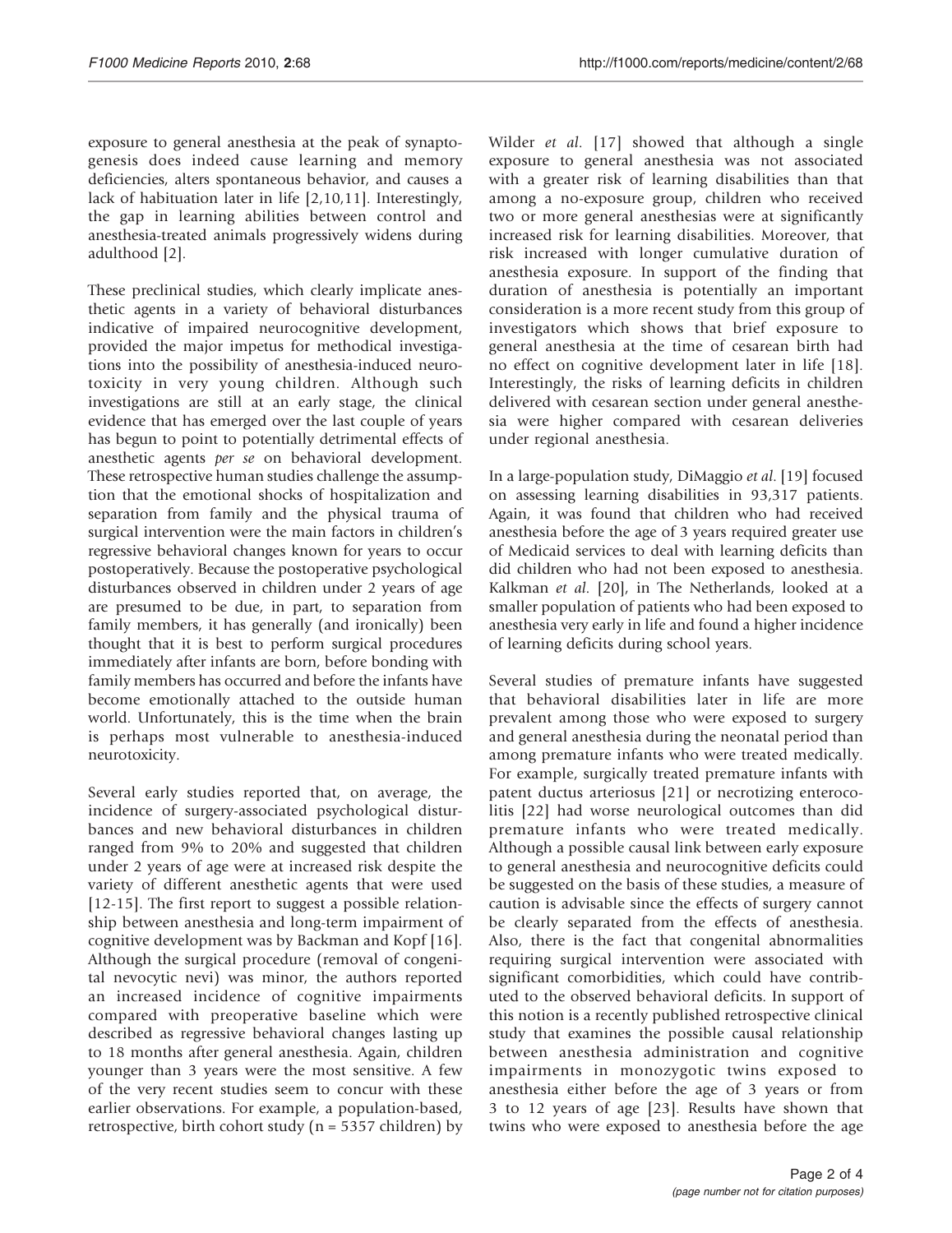<span id="page-2-0"></span>of 3 had significantly lower educational achievement scores and significantly more cognitive problems than twins not exposed to anesthesia. Interestingly, though, the exposed twin did not differ from the non-exposed twin, suggesting that the underlying genetic vulnerability of the individual to learning disability is likely correlated with the reason for the surgery for which anesthesia was administered. The authors conclude that early exposure to anesthesia is a marker of an individual's vulnerability for later learning problems, regardless of their exposure to anesthesia.

# Implications for clinical practice

Although, to date, some clinical studies suggest that the exposure of young children to surgery and general anesthetics may cause significant neurocognitive deficits and a variety of behavioral sequelae, those studies were done retrospectively [\[12-25](#page-3-0)] and therefore could not control for the many variables that come into play during the perioperative period. However, the complex issues associated with the design of randomized doubleblinded prospective clinical studies of very young patients cannot be underestimated. These issues include, but are not limited to, ethical considerations; the lack of biomarkers of apoptosis that can safely be used in a living organism; the complexity and meaningfulness of various clinical outcomes, especially neurocognitive ones; and the lack of appropriate controls.

Although it is too early to tell what implications these findings may have on pediatric anesthesia practice, it is of paramount importance to relentlessly pursue a better grasp of poor neurocognitive outcomes that could be anesthesia-induced. Even though the majority of clinically used general anesthetics have been shown to induce developmental neurodegeneration, it appears that the timing and duration of anesthesia exposure play important roles, thus suggesting that age, rather than the choice of anesthesia, may be the main risk factor in anesthesia-induced developmental sequalae.

Since the use of anesthetics in obstetric and pediatric anesthesia is a necessity that cannot be avoided when pregnant mothers and newborn infants present with lifethreatening conditions requiring surgery or a prolonged sedation in the intensive care unit (or both), it is imperative that we improve our understanding of the mechanisms that underlie the neurotoxicity of anesthetic agents. Though still in a very early stage, we are well on the way to developing ways of preventing anesthesiainduced developmental neurotoxicity so that existing anesthetics can be used to their full advantage for therapeutic benefits without the risk of neurotoxic side effects.

# Competing interests

The author declares that she has no competing interests.

# Acknowledgments

This work was supported by National Institutes of Health grant R01 HD-044517 (Eunice Kennedy Shriver National Institute of Child Health and Human Development, or NICHD), grant R03 TW-007423 (Fogarty International Center), American Recovery and Reinvestment Act Stimulus Fund grant R01 HD-044517-05S1 (NICHD), and the Harold Carron Endowment. VJ-T is the established investigator of the American Heart Association.

## References

- 1. Sun LS, Li G, Dimaggio C, Byrne M, Rauh V, Brooks-Gunn J, Kakavouli A, Wood A; Coinvestigators of the Pediatric Anesthesia Neurodevelopment Assessment (PANDA) Research Network: Anesthesia and neurodevelopment in children: time for an answer? Anesthesiology 2008, 109:757-61.
- 2. Jevtovic-Todorovic V, Hartman RE, Izumi Y, Benshoff ND, Dikranian K, Zorumski CF, Olney JW, Wozniak DF: Early exposure to common anesthetic agents causes widespread neurodegeneration in the developing rat brain and persistent learning deficits. J Neurosci 2003, 23:876-82.

[F1000 Factor 6.0](http://www.f1000biology.com/article/id/1011968) Must Read Evaluated by Sally Temple 13 Feb 2003

- 3. Young C, Jevtovic-Todorovic V, Qin YQ, Tenkova T, Wang H, Labruyere J, Olney JW: Potential of ketamine and midazolam, individually or in combination, to induce apoptotic neurodegeneration in the infant mouse brain. Brit | Pharmacol 2005, 146:189-97.
- 4. Rizzi S, Carter LB, Ori C, Jevtovic-Todorovic V: Clinical anesthesia causes permanent damage to the fetal guinea pig brain. Brain Pathol 2008, 18:198-210.

[F1000 Factor 6.0](http://www.f1000medicine.com/article/id/1103388) Must Read Evaluated by Misha Perouansky 14 Mar 2008

- 5. Rizzi S, Ori C, Jevtovic-Todorovic V: Timing versus duration: determinants of anesthesia-induced developmental apoptosis in the young mammalian brain. Ann N Y Acad Sci 2010, 1199:43- 51.
- 6. Slikker W Jr, Zou X, Hotchkiss CE, Divine RL, Sadovova N, Twaddle NC, Doerge DR, Scallet AC, Patterson TA, Hanig JP, Paule MG, Wang C: Ketamine-induced neuronal cell death in the perinatal rhesus monkey. Toxicol Sci 2007, 98:145-58.

[F1000 Factor 9.0](http://www.f1000medicine.com/article/id/1087834) Exceptional Evaluated by Sulpicio Soriano 19 Jun 2007

- 7. Yon J-H, Daniel-Johnson J, Carter LB, Jevtovic-Todorovic V: Anesthesia induces neuronal cell death in the developing rat brain via the intrinsic and extrinsic apoptotic pathways. Neuroscience 2005, 135:815-27.
- 8. Yon J-H, Carter LB, Reiter RJ, Jevtovic-Todorovic V: Melatonin reduces the severity of anesthesia-induced apoptotic neurodegeneration in the developing rat brain. Neurobiol Dis 2006, 2:522-30.
- 9. Lu LX, Yon J-H, Carter LB, Jevtovic-Todorovic V: General anesthesia activates BDNF-dependent neuroapoptosis in the developing rat brain. Apoptosis 2006, 11:1603-15.
- 10. Fredriksson A, Archer T, Alm H, Gordh T, Eriksson P: Neurofunctional deficits and potentiated apoptosis by neonatal NMDA antagonist administration. Behav Brain Res 2004, 153:367-76.
- 11. Fredriksson A, Pontén E, Gordh T, Eriksson P: Neonatal exposure to a combination of N-methyl-D-aspartate and gammaaminobutyric acid type A receptor anesthetic agents